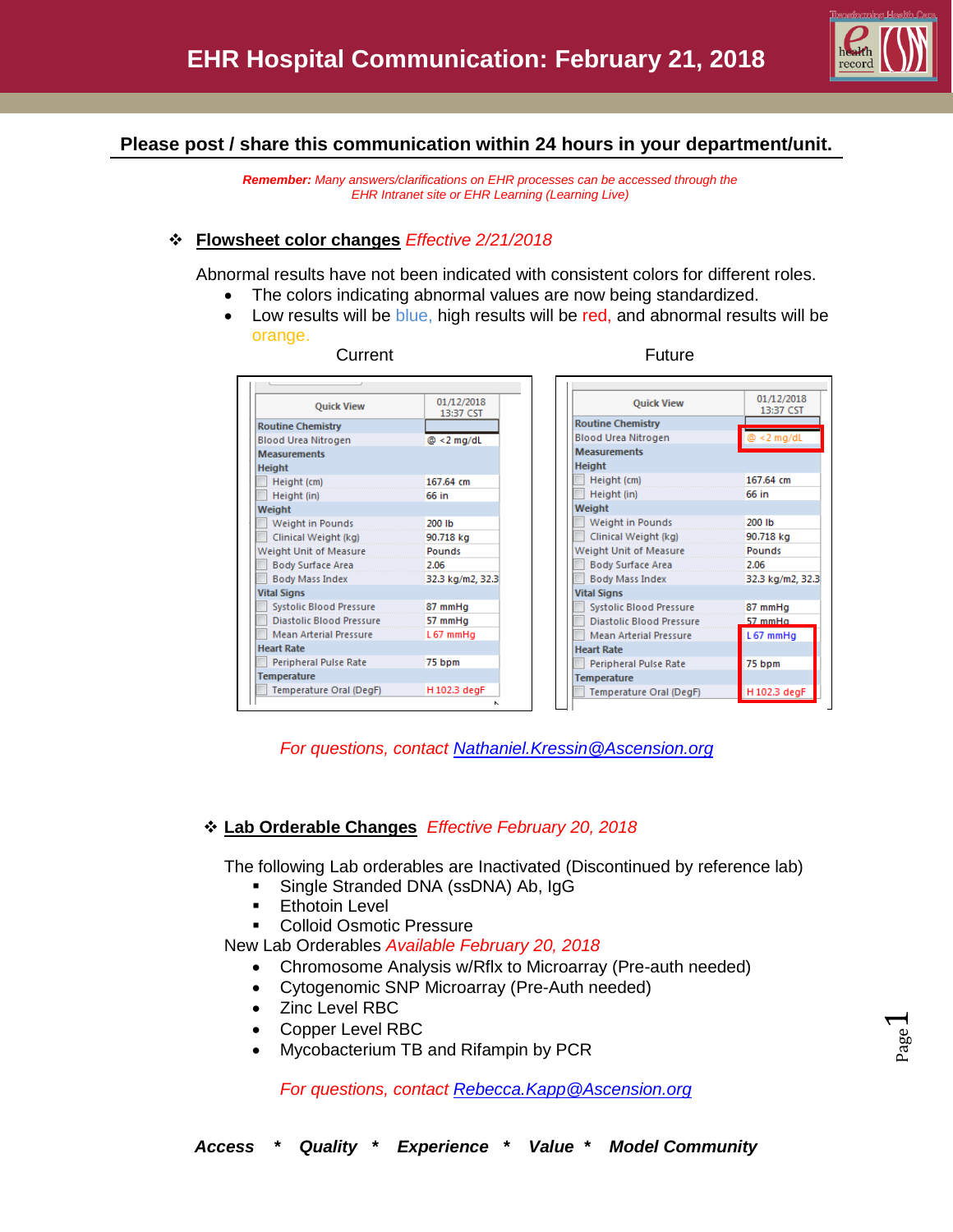

# **New EHR Job Aids** *Available now!*

Several new job aids are available on the EHR Website under Just Job Aids: Intranet>EHR Home>Just Job Aids. Look for the following in the CPOE section:

- Discontinuing a PowerPlan
- Ordering Physician Communication Type

Look for the following in the Documentation section:

• IPOC job aid

| Columbia St. Mary's                 |                                                           | <b>Ascension</b>                                           | Search the intranet                   | Thursday, February 15, 2018 3:49 PM | <b>SEARCH</b>                    |
|-------------------------------------|-----------------------------------------------------------|------------------------------------------------------------|---------------------------------------|-------------------------------------|----------------------------------|
| HOME                                | <b>APPLICATIONS &amp; LINKS</b>                           | <b>DEPARTMENTS &amp; RESOURCES</b>                         | <b>DIRECTORIES</b>                    |                                     | <b>POLICIES &amp; PROCEDURES</b> |
| <b>EHR Home</b>                     |                                                           |                                                            |                                       |                                     |                                  |
| <b>Clinical Informatics</b>         |                                                           |                                                            | <b>COLLEGE</b>                        |                                     |                                  |
| <b>Weekly Communications</b>        |                                                           |                                                            |                                       |                                     |                                  |
| <b>Clinic EHR</b>                   |                                                           | Electronic Health Record                                   |                                       |                                     |                                  |
| Just Job Aids                       |                                                           |                                                            |                                       |                                     |                                  |
| <b>Physician/Provider Resources</b> |                                                           |                                                            |                                       |                                     |                                  |
| <b>Super Users</b>                  |                                                           |                                                            | Just Job Aids - (Click to open/close) |                                     |                                  |
| Hospital-Based                      | Auto-text                                                 |                                                            |                                       |                                     |                                  |
| <b>Quality Measures</b>             |                                                           | Barcode Medication Administration (BCMA)                   |                                       |                                     |                                  |
| <b>EHR Downtime</b>                 | <b>BMDI</b>                                               |                                                            |                                       |                                     |                                  |
| <b>EHR Roles and Descriptions</b>   |                                                           | <b>CPOE/Orders &amp; PowerPlans</b>                        |                                       |                                     |                                  |
| <b>EHR Projects</b>                 | <b>CSMConnect</b>                                         |                                                            |                                       |                                     |                                  |
|                                     | Depart/Discharge                                          |                                                            |                                       |                                     |                                  |
|                                     |                                                           | Documentation: I View, PowerForms, Progress Notes and IPOC |                                       |                                     |                                  |
|                                     | <b>Emergency Dept./FirstNet</b><br>Medication List & eMAR |                                                            |                                       |                                     |                                  |
|                                     | Pain                                                      |                                                            |                                       |                                     |                                  |
|                                     | <b>CareCompass/Patient List</b>                           |                                                            |                                       |                                     |                                  |
|                                     | PathNet                                                   |                                                            |                                       |                                     |                                  |
|                                     | <b>Sepsis</b>                                             |                                                            |                                       |                                     |                                  |
|                                     |                                                           | Student Nurse & Nurse Tech                                 |                                       |                                     |                                  |
|                                     | <b>Task List</b>                                          |                                                            |                                       |                                     |                                  |
|                                     |                                                           | Virtual Desktop - Tap & PIN                                |                                       |                                     |                                  |

*For questions contact [Karen.Shapiro@Ascension.org.](mailto:Karen.Shapiro@Ascension.org)*

# **The IPOCs are coming!** *Effective February 27, 2018*

- IPOCs, or Interdisciplinary Plans of Care, allow nurses to document their plans of care within the EHR, including goals, outcomes, interventions, and progress towards goals.
- We will transition from the use of paper care plans to IPOCs beginning February 27<sup>th</sup>.
- Watch for information about Roamers, who will be available the 1<sup>st</sup> few days after go-live for assistance with use of the Plans, and to help log any issues.

*For any questions contact* [Catherine.Zyniecki@Ascension.org](mailto:Catherine.Zyniecki@Ascension.org) or [Karen.Shapiro@Ascension.org.](mailto:Karen.Shapiro@Ascension.org)